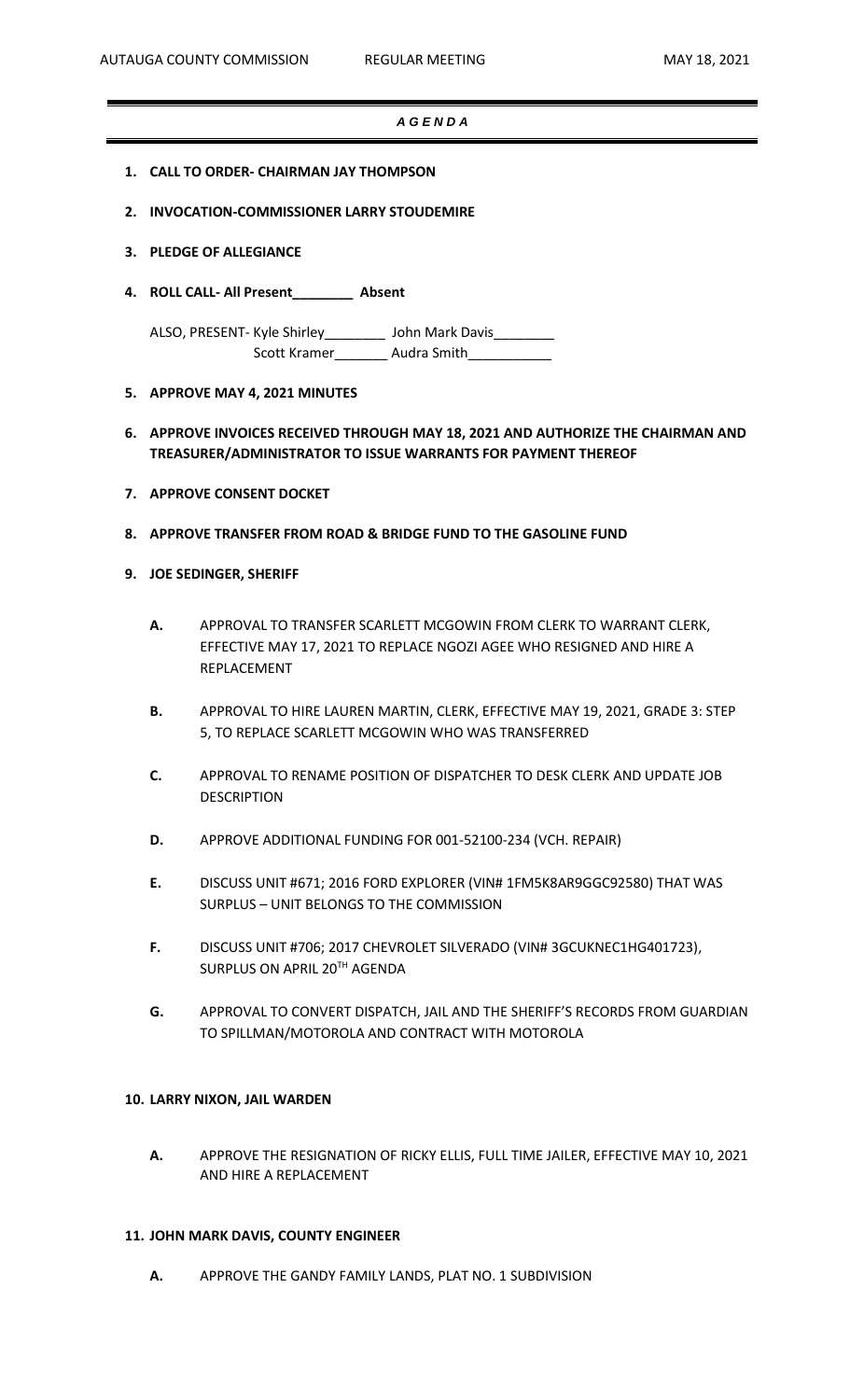# **12. AUDRA SMITH, DEPUTY TREASURER/ADMINISTRATOR**

- **A.** APPROVAL TO BID HVAC PREVENTIVE MAINTENANCE AND REPAIR SERVICES
- **B.** APPROVAL TO RENEW CONTRACT FOR SALES AND USE TAX ADMINISTRATION WITH AVENU INSIGHTS & ANALYTICS
- **13. COMMENTS AND DISCUSSIONS**
- **14. ADJOURN MEETING**